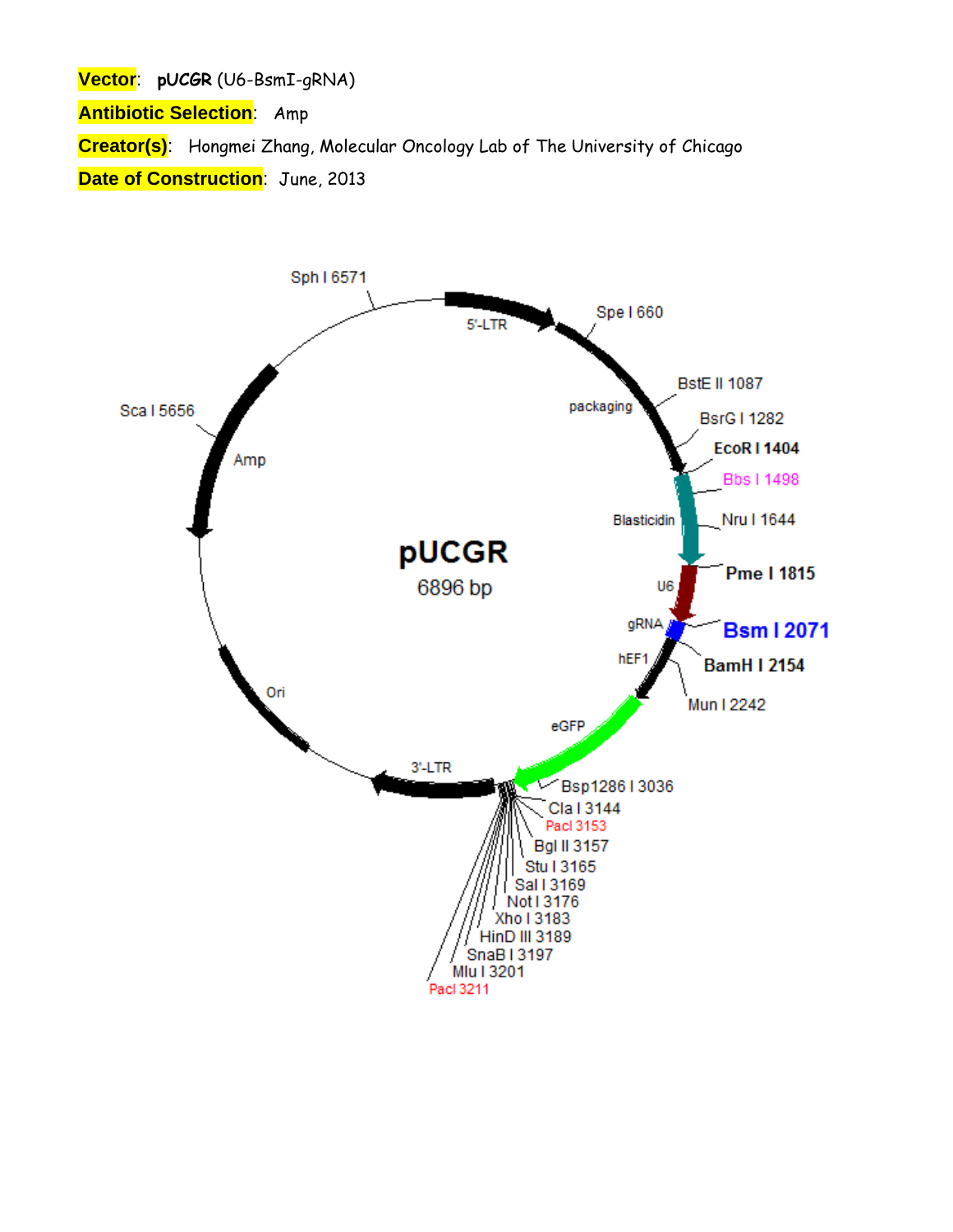## pUCGR Full-Length Sequence

TGAAAGACCCCACCTGTAGGTTTGGCAAGCTAGCTTAAGTAACGCCATTTTGCAAGGCATGGAAAATACATAACTGAGAATAGAGAAGTTAGATCAAGGTTAGGAA CAGAGAGACAGCAGAATATGGGCCAAACAGGATATCTGTGGTAAGCAGTTCCTCCCCGGCTCAGGGCCAAGAACAGATGGTCCCCAGATGCGGTCCCGCCCTCAGC AGTTTCTAGAGAACCATCAGATGTTCCAGGGTGCCCCAAGGACCTGAAATGACCCTGTGCCTTATTTGAACTAACCAATCAGTTCGCTTCTCGCTTCTGTTCGCG CGCTTCTGCTCCCCGAGCTCAATAAAAGAGCCCACAACCCCTCACTCGGCGCGCCAGTCCTCCGATAGACTGCGTCGCCCGGGTACCCGTATTCCCAATAAAGCCT TTTGGAGACCCCTGCCCAGGGACCACCGACCCCCCCGCGGGAGGTAAGCTGGCCAGCGGTCGTTTCGTGTCTCTGTCTTTTGTGCGTGTTTGTGCCGGCATC TAATGTTTGCGCCTGCGTCTGTACTAGTTAGCTAACTAGCTCTGTATCTGGCGGACCCGTGGTGGAACTGACGAGTTCTGAACACCCGGCCGAACCCTGGGAGAC GTCCCAGGGACTTTGGGGCCCGTTTTTGTGGCCCGACCTGAGGAAGGGAGTCGATGTGGAATCCGACCCCGTCAGGATATGTGGTTCTGGTAGGAGACGAGAACCT CGGTAGATGTCAAGAAGAGACGTTGGGTTACCTTCTGCTCTGCAGAATGGCCAACCTTTAACGTCGGATGGCCGCGAGACGGCACCTTTAACCGAGACCTCATCAC AAGCCCTTTGTACACCCTAAGCCTCCGCCTCCTCTTCCTCCATCCGCCCCGTCTCTCCCCCTTGAACCTCCTCGTTCGACCCCGCCTCGATCCTCCCTTTATCCAG CCCTCACTCCTTCTCTAGGCGCCGGAATTC<mark>ACC</mark>ATGCCCAAGCCTTTGTCTCAAGAAGAATCCACCCTCATTGAAAGAGCAACGGCTACAATCAACAGCATCCCCA TCTCTGAAGACTACAGCGTCGCCAGCGCAGCTCTCTCTAGCGACGGCCGCATCTTCACTGGTGTCAATGTATATCATTTTACTGGGGACCTTGTGCAGAACTCGT GGTGCTGGGCACTGCTGCTGCTGCGGCAGCTGGCAACCTGACTTGTATCGTCGCGATCGGAAATGAGAACAGGGGCATCTTGAGCCCCTGCGGACGGTGC CGACAGGTGCTTCTCGATCTGCATCCTGGGATCAAAGCCATAGTGAAGGACAGTGATGGACAGCCGACGCAGTTGGGATTCGTGAATTGCTGC CCTCTGGTTATGTGTGGGAGGGCtaa<mark>gtttaaac</mark>GAGGGCCTATTTCCCATGATTCCTTCATATTTGCATATACGATACAAGGCTGTTAGAGAG ATAATTGGAATTAATTTGACTGTAAACACAAAGATATTAGTACAAAATACGTGACGTAGAAAGTAATAATTTCTTGGGTAGTTTGCAGTTTTAA AATTATGTTTTAAAATGGACTATCATATGCTTACCGTAACTTGAAAGTATTTCGATTTCTTGGCTTTATATATCTTGGGAAAGGAcgaaaGAA TGCGGTTTTAGAGCTAGAAATAGCAAGTTAAAATAAGGCTAGTCCGTTATCAACTTGAAAAAGTGGCACCGAGTCGGTGCTTTTTTggatccq gatctgcgatCGCTCCGGTGCCCGTCAGTGGGCAGAGCGCACATCGCCCACAGTCCCCGAGAAGTTGGGGGGAGGGTCGGCAAT TGAACCGGTGCCTAGAGAAGGTGCGCGGGGTAAACTGGGAAAGTGATGTCGTGTACTGGCTCCGCCTTTTTCCCGAGGGTGGGG GAGAACCGTATATAAGTGCAGTAGTCGCCGTGAACGTTCTTTTCGCAACGGGTTTGCCGCCAGAACACAGCTGtCTAGCGCTAC CGGTCGCCACCatggtgagcaagggcgaggagctgttcaccggggtggtgcccatcctggtcgagctggacggcgacgtaaacgg ccacaagttcagcgtgtccggcgagggcgagggcgatgccacctacggcaagctgaccctgaagttcatctgcaccaccggcaag ctgcccgtgccctggcccaccctcgtgaccaccctgacctacggcgtgcagtgcttcagccgctaccccgaccacatgaagcagc acgacttcttcaagtccgccatgcccgaaggctacgtccaggagcgcaccatcttcttcaaggacgacggcaactacaagacccg cgccgaggtgaagttcgagggcgacaccctggtgaaccgcatcgagctgaagggcatcgacttcaaggaggacggcaacatcctg gggcacaagctggagtacaactacaacagccacaacgtctatatcatggccgacaagcagaagaacggcatcaaggtgaacttca agatccgccacaacatcgaggacggcagcgtgcagctcgccgaccactaccagcagaacacccccatcggcgacggccccgtgct gctgcccgacaaccactacctgagcacccagtccgccctgagcaaagaccccaacgagaagcgcgatcacatggtcctgctggag ttcgtgaccgccgccgggatcactctcggcatggacgagctgtactalegatttaattaaagatctaggcctgtcgacgcgcctcgagaa TGTGGTAGADTTTTTTTDAGGCLAGGCTAGGGCLAGAAACAAFGCDCAGATGCCAGADATGCCCOOCAGACAGTTTTTTAGAAACAATGTTTTTCCAGGGTCC CCCAAGGACCTGAAATGACCCTGTGCCTTATTTGAACTAACCAATCAGTTCGCTTCTCGCTTCTGTTCGCGCGTTCTCCCCGAGCTCAATAAAAGAGCCCAC CTTGGGAGGGTCTCCTCTGAGTGATTGACTACCCGTCAGCGGGGGTCTTTCATGGGTAACAGTTTCTTGAAGTTGGAGAACAACATTCTGAGGGTAGGAGTCGAAT GTAATCATGGTCATAGCTGTTTCCTGTGTGAAATTGTTATCCGCTCACAATTCCACACAACATACGAGCCGGAAGCATAAAGTGTAAAGCCTGGGGTGCCTAATGA GTGAGCTAACTCACATTAATTGCGTTGCGCTCACTGCCCGCTTTCCAGTCGGGAAACCTGTCGTGCAGCTGCATTAATGAATCGGCCAACGCGGGGGAGAGGCG GTTTGCGTATTGGGCGCTCTTCCGCTTCCTCGCTCACTGACTCGCTGCGCTCGGTCGTTCGGCTGCGGCGAGCGGTATCAGCTCAAAAGGCGGTAATACGGTT ATCCACAGAATCAGGGGATAACGCAGAAAGAACATGTGAGCAAAAGCCCAGCAAAAGGCCAGGAAACCGTAAAAAGGCCGCGTTGCTGCGTTTTTCCATAGGCTC CGCCCCCCTGACGAGCATCACAAAAATCGACGCTCAAGTCAGAGGTGGCGAAACCCGACAGGACTATAAAGATACCAGGCGTTTCCCCCTGGAAGCTCCCTCGTGC GCTCTCCTGTTCCGACCCTGCCGCTTACCGGATACCTGTCCGCCTTTCTCCCTTCGGGAAGCGTGGCGCTTTCTCATAGCTCACGCTGTAGGTATCTCAGTTCGGT ה האבצת המידרות המירוניות המוכל המוכל המוכל המירוניות המוכל המוכל המוכל המוכל המוכל המוכל המוכל המוכל המוכל המ GACTTATCGCCACTGGCAGCAGCCACTGGTAACAGGATTAGCAGGGGGGGTATGTAGGCGGTGCTACAGAGTTCTTGAAGTGGTGGCCTAACTACGGCTACACTA TTTGTTTGCAAGCAGCAGATTACGCGCAGAAAAAAAGGATCTCAAGAAGATCCTTTGATCTTTTCTACGGGGTCTGACGCTCAGTGGAACGAAAACTCACGTTAA ACAGTTACCAATGCTTAATCAGTGAGGCACCTATCTCAGCGATCTGTCTATTTCGTTCATCCATAGTTGCCTGACTCCCCGTCGTGTAGATAACTACGGTACGGGA GTAAGATGCTTTTCTGTGACTGGTGAGTACTCAACCAAGTCATTCTGAGAATAGTGTATGCGGCGACCGAGTTGCTCTTGCCCGGCGTCAATACGGGATAATACCG CGCCACATAGCAGAAACTTTAAAAGTGCTCATCATTGGAAAAACGTTCTTCGGGGCGAAAAACTCTCAAGGATCTTACCGCTGTTGAGATCCAGTTCGATGTAACCCAC TCGTGCACCCAACTGATCTTCAGCATCTTTTACTTTCACCAGCGTTTCTGGGTGAGCAAAAACAGGAAGGCAAAATGCCGCAAAAAAGGGAATAAGGGCGACACGG AAATGTTGAATACTCATACTCTTCCTTTTTCAATATTATTGAAGCATTTATCAGGGTTATTGTCTCATGAGCGGATACATATTTGAATGTATTTAGAAAAATAAAC AAATAGGGGTTCCGCGCACATTTCCCCGAAAAGTGCCACCTGACGTCTAAGAAACCATTATTATCATGACATTAACCTATAAAAATAGGCGTATCACGAGGCCCTT TCGTCTCGCGCGTTTCGGTGATGACGGTGAAAACCTCTGACACATGCAGCTCCCGGAGACGGTCACAGCTTGTCTGTAAGCGGATGCCGGGAGCAGACAAGCCCGT GATGCGTAAGGAGAAAATACCGCATCAGGCGCCATTCGCCATTCAGGCTGCGCAACTGTTGGGAAGGGCGATCGGTGCGGCCTCTTCGCTATTACGCCAGCTGGC GAAAGGGGGATGTGCAAGGCGATTAAGTTGGGTAACGCCAGGGTTTTCCCAGTCACGACGTTGTAAAACGACGCGCAAGGAATGGTGCAAGGAAGAAGGATGG CGCCCAACAGTCCCCCGGCCACGGGCCTGCCACCATACCCACGCCGAAACAAGCGCTCATGAGCCCGAAGTGGCGAGCCCGATCTTCCCCATCGGTGATGTCGGC GATATAGGCGCCAGCAACCGCACCTGTGGCGCCGGTGATGCCGGCCACGATGCGTCCGGCGTAGAGGCGATTAGTCCAATTTGTTAAAGACAGGATATCAGTGGTC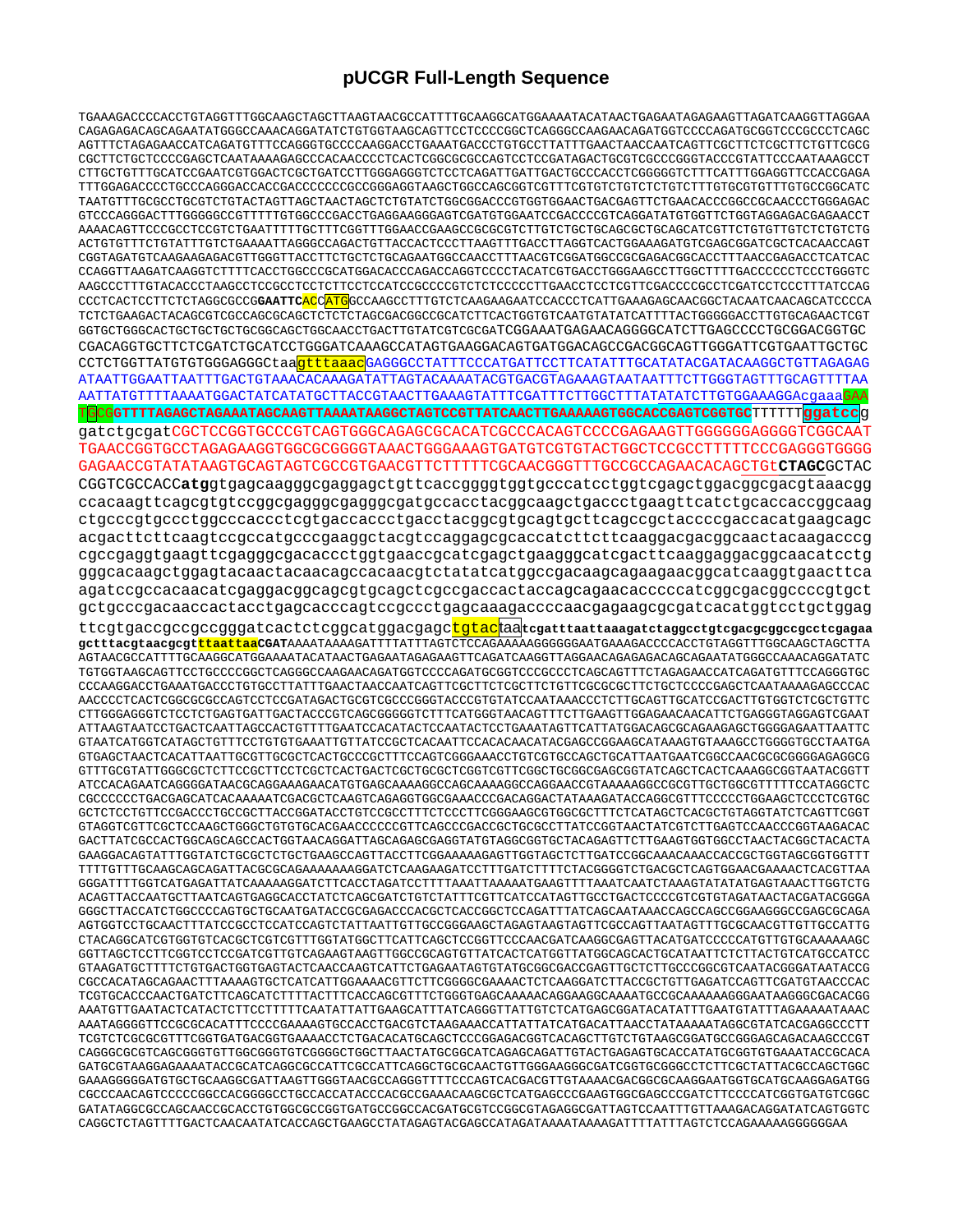|                        | Unique enzymes in pUCGR:                   |         |             |             |        |      | 2080<br>2552 | 2401<br>2585 | 2447<br>2801 | 2480<br>2849 |
|------------------------|--------------------------------------------|---------|-------------|-------------|--------|------|--------------|--------------|--------------|--------------|
| Spe I                  | A`CTAG, T                                  | 660     |             |             |        |      | 2960         | 3134         | 3191         | 3288         |
|                        |                                            |         |             |             |        |      | 3292         | 3596         | 3915         | 3948         |
| <b>BStE II</b>         | G`GTNAC, C                                 | 1087    |             |             |        |      | 4043         | 4107         | 4225         | 4451         |
| BsrG I                 | T`GTAC, A                                  | 1282    |             |             |        |      | 4541         | 4587         | 4844         | 5365         |
| ECOR I                 | G`AATT, C                                  | 1404    |             |             |        |      | 5465         | 5528         | 6207         | 6226         |
| Bbv II                 | GAAGAC 7/11                                | 1497    |             |             |        |      |              |              |              |              |
| Bbs I                  | GAAGAC 8/12                                | 1498    |             |             |        |      | 6471         | 6827         |              |              |
| Nru I                  | <b>TCG   CGA</b>                           | 1644    |             |             | Alw I  | (17) | 453          | 1051         | 1357         | 1727         |
| Pme I                  | CTTT   AAAC                                | 1815    |             |             |        |      | 2150         | 2161         | 2167         | 2922         |
| Bsm I                  | GAATG, C 7                                 | 2071    |             |             |        |      | 3119         | 4845         | 4931         | 4931         |
| BamH I                 | $G$ $GATC$ , $C$                           | 2154    |             |             |        |      | 5028         | 5029         | 5493         | 5808         |
| BspM II                | T CCGG, A                                  | 2157    |             |             |        |      | 5814         |              |              |              |
| Mun I                  | $C$ `AATT, $G$                             | 2242    |             |             | AlwN I | (2)  | 3417         | 4699         |              |              |
|                        |                                            | 3036    |             |             | ApaL I | (3)  | 4597         | 5843         | 6340         |              |
| Bsp1286 I              | G, DGCH C                                  |         |             |             | Apo I  | (2)  | 872          | 1404         |              |              |
| Cla I                  | AT`CG, AT                                  | 3144    |             |             | Asc I  | (2)  | 368          | 3628         |              |              |
| Bgl II                 | A GATC, T                                  | 3157    |             |             | Ase I  | (5)  | 1890         | 3926         | 4054         | 4113         |
| Stu I                  | $AGG$ $CCT$                                | 3165    |             |             |        |      |              |              |              |              |
| Sal I                  | G`TCGA, C                                  | 3169    |             |             |        |      | 5348         |              |              |              |
| Acc I                  | GT MK, AC                                  | 3170    |             |             | Asp718 | (2)  | 401          | 3661         |              |              |
| HinC II                | GTY   RAC                                  | 3171    |             |             | Ava I  | (8)  | 331          | 397          | 498          | 2216         |
| Hind II                | <b>GTY   RAC</b>                           | 3171    |             |             |        |      | 2318         | 3183         | 3591         | 3657         |
| Not I                  | GC GGCC, GC                                | 3176    |             |             | Ava II | (14) | 186          | 199          | 254          | 551          |
| PaeR7 I                | $C$ TCGA, G                                | 3183    |             |             |        |      | 690          | 1219         | 1572         | 3083         |
| Xho I                  | $C$ TCGA, G                                | 3183    |             |             |        |      | 3446         | 3459         | 3514         | 5314         |
|                        |                                            |         |             |             |        |      | 5536         | 6791         |              |              |
| HinD III               | A`AGCT, T                                  | 3189    |             |             | BamH I | (1)  | 2154         |              |              |              |
| SnaB I                 | <b>TAC GTA</b>                             | 3197    |             |             | Ban I  | (17) | 244          | 401          | 1142         | 1397         |
| Mlu I                  | A CGCG, T                                  | 3201    |             |             |        |      |              |              |              |              |
| Sca I                  | AGT ACT                                    | 5656    |             |             |        |      | 1687         | 2132         | 2177         | 2252         |
| Sph I                  | $G, CATG$ $C$                              | 6571    |             |             |        |      | 2462         | 3504         | 3661         | 4027         |
| Number of enzymes = 28 |                                            |         |             |             |        |      | 5124         | 6398         | 6581         | 6695         |
|                        |                                            |         |             |             |        |      | 6716         |              |              |              |
|                        | The following enzymes do not cut in pUCGR: |         |             |             | Ban II | (7)  | 338          | 351          | 1677         | 3598         |
|                        |                                            |         |             |             |        |      | 3611         | 6648         | 6662         |              |
|                        |                                            |         |             |             | Bbe I  | (5)  | 1401         | 6402         | 6585         | 6699         |
| Apa I                  | Avr II                                     | Bcl I   | Blp I       |             |        |      | 6720         |              |              |              |
| BsiC I                 |                                            |         |             |             | Bbs I  | (1)  | 1498         |              |              |              |
| BsiW I                 | Bsp120 I                                   | BspM I  | Bst1107 I   |             | Bbv I  | (12) | 931          | 939          | 1524         | 1629         |
| BstB I                 |                                            |         |             |             |        |      | 2678         | 2962         | 2969         | 4702         |
| BstX I                 | Dra III                                    | Eco72 I | Esp I       | Fse         |        |      |              |              |              |              |
| I.                     |                                            |         |             |             |        |      | 4705         | 4911         | 5605         | 6216         |
| Hpa I                  | Nsi I                                      | PflM I  | Pml I       | Rsr         | Bbv II | (1)  | 1497         |              |              |              |
| ΙI                     |                                            |         |             |             | Bcn I  | (16) | 164          | 399          | 400          | 571          |
| Sac II                 | Sfi I                                      | Spl I   | Srf I       | Swa         |        |      | 724          | 2457         | 3111         | 3424         |
| I.                     |                                            |         |             |             |        |      | 3659         | 3660         | 4664         | 5360         |
|                        |                                            |         |             |             |        |      | 5711         | 6212         | 6247         | 6598         |
|                        |                                            |         |             |             | Bfa I  | (17) | 31           | 219          | 661          | 673          |
|                        | pUCGR: sites sorted by name:               |         |             |             |        |      | 1394         | 1522         | 2081         | 2106         |
|                        |                                            |         |             |             |        |      | 2257         | 2406         | 3161         | 3289         |
| Aat II                 | 745<br>(2)                                 | 6098    |             |             |        |      | 3479         | 4778         | 5031         | 5366         |
| Acc I                  | (1)<br>3170                                |         |             |             |        |      | 6801         |              |              |              |
| Acc65 I                | 401<br>(2)                                 | 3661    |             |             | Bgl I  | (2)  | 5296         | 6414         |              |              |
| Aci I                  | (69)<br>197                                | 203     | 566         | 588         | Bgl II |      | 3157         |              |              |              |
|                        | 688                                        | 727     | 860         | 901         |        | (1)  |              |              |              |              |
|                        | 1042                                       | 1133    | 1199        | 1298        | Bpm I  | (5)  | 2871         | 3111         | 3226         | 5246         |
|                        | 1317                                       | 1355    | 1532        | 1614        |        |      | 6864         |              |              |              |
|                        | 1681                                       | 2069    | 2271        | 2308        | Bsa I  | (6)  | 476          | 530          | 1149         | 3714         |
|                        |                                            |         |             |             |        |      | 3735         | 5237         |              |              |
|                        | 2388                                       | 2645    | 2686        | 2753        | BsaA I | (2)  | 1929         | 3197         |              |              |
|                        | 2792                                       | 2930    | 3043        | 3103        | BsaB I | (2)  | 1711         | 2159         |              |              |
|                        | 3106                                       | 3175    | 3179        | 3457        | BsaH I | (8)  | 742          | 1398         | 5713         | 6095         |
|                        | 3463                                       | 3759    | 3973        | 4076        |        |      | 6399         | 6582         | 6696         | 6717         |
|                        | 4132                                       | 4142    | 4166        | 4209        | BsaJ I | (37) | 161          | 240          | 250          | 397          |
|                        | 4216                                       | 4237    | 4328        | 4356        |        |      | 461          | 497          |              | 547          |
|                        | 4483                                       | 4502    | 4623        | 4733        |        |      |              |              | 546          |              |
|                        | 4868                                       | 4877    | 5239        | 5330        |        |      | 694          | 733          | 734          | 746          |
|                        | 5521                                       | 5567    | 5688        | 5732        |        |      | 747          | 1167         | 1236         | 1245         |
|                        | 5809                                       | 5918    | 6017        | 6064        |        |      | 1265         | 1266         | 1411         | 1716         |
|                        |                                            |         |             |             |        |      | 2319         | 2425         | 2455         | 2595         |
|                        | 6238                                       | 6277    | 6287        | 6313        |        |      | 2758         | 2782         | 2837         | 3421         |
|                        | 6351                                       | 6364    | 6390        | 6447        |        |      | 3500         | 3510         | 3657         | 3720         |
|                        | 6706                                       |         |             |             |        |      | 4022         | 4443         | 6517         | 6595         |
| <b>Afe I</b>           | 923<br>(3)                                 | 2410    | 6637        |             |        |      | 6601         |              |              |              |
| Afl II                 | 35<br>(3)                                  | 1006    | 3293        |             | BsaW I | (7)  | 2157         | 2174         | 2249         | 2414         |
| Afl III                | (2)<br>3201                                | 4283    |             |             |        |      | 4489         | 4636         | 5467         |              |
| Age I                  | (2)<br>2249                                | 2414    |             |             |        |      |              |              |              |              |
| Aha II                 | (8)<br>742                                 | 1398    | 5713        | 6095        | BseR I | (5)  | 464          | 1293         | 1332         | 2457         |
|                        | 6399                                       | 6582    | 6696        | 6717        |        |      | 3723         |              |              |              |
| Ahd I                  | (4)<br>1020                                | 3706    | 3752        | 5176        | Bsg I  | (5)  | 1600         | 2367         | 2555         | 2652         |
| Alu I                  |                                            | 34      |             |             |        |      | 2976         |              |              |              |
|                        | (38)<br>30<br>668                          | 676     | 336<br>1515 | 580<br>1620 | BsiE I | (12) | 592          | 727          | 1532         | 1648         |
|                        |                                            |         |             |             |        |      |              |              |              |              |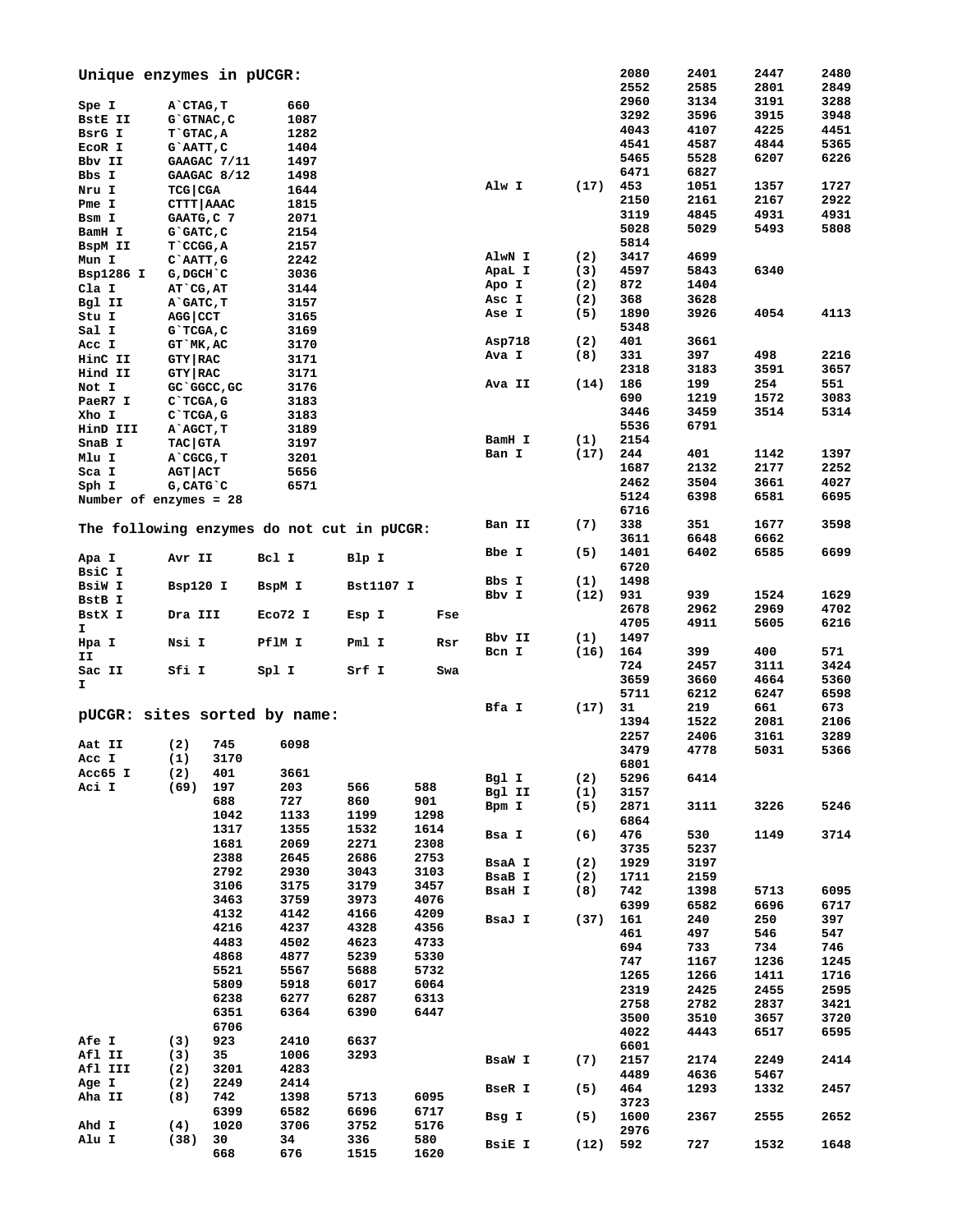|                 |            | 2170        | 2419        | 3179        | 4199        |           |      | 3030       | 3048       | 3333       | 3427        |
|-----------------|------------|-------------|-------------|-------------|-------------|-----------|------|------------|------------|------------|-------------|
|                 |            | 4623        | 5546        | 5695        | 6442        |           |      | 3468       | 3737       | 3808       | 4558        |
|                 |            |             |             |             |             |           |      |            |            |            |             |
| <b>BSiHKA I</b> | (7)        | 338         | 3036        | 3598        | 4601        |           |      | 4967       | 5133       | 5673       | 6099        |
|                 |            | 5762        | 5847        | 6344        |             |           |      | 6334       |            |            |             |
| Bsm I           | (1)        | 2071        |             |             |             | Dpn I     | (31) | 94         | 459        | 1046       | 1178        |
| BsmA I          | (21)       | 107         | 475         | 531         | 609         |           |      | 1363       | 1647       | 1708       | 1722        |
|                 |            | 734         | 832         | 949         | 1073        |           |      | 2156       | 2162       | 2169       | 2928        |
|                 |            |             |             |             |             |           |      |            |            |            |             |
|                 |            | 1132        | 1150        | 1328        | 1431        |           |      | 3076       | 3114       | 3159       | 3353        |
|                 |            | 3243        | 3366        | 3713        | 3734        |           |      | 4851       | 4926       | 4937       | 4945        |
|                 |            | 5238        | 6012        | 6165        | 6209        |           |      | 5023       | 5035       | 5140       | 5481        |
|                 |            | 6881        |             |             |             |           |      | 5499       | 5545       | 5803       | 5820        |
| BsmB I          | (7)        | 733         | 831         | 1072        | 1131        |           |      | 5856       | 6441       | 6665       |             |
|                 |            |             |             |             |             |           |      |            |            |            |             |
|                 |            | 1329        | 6166        | 6208        |             | DpnII     | (31) | 92         | 457        | 1044       | 1176        |
| BsmF I          | (11)       | 172         | 185         | 564         | 729         |           |      | 1361       | 1645       | 1706       | 1720        |
|                 |            | 764         | 1205        | 1585        | 2198        |           |      | 2154       | 2160       | 2167       | 2926        |
|                 |            | 3432        | 3445        | 6577        |             |           |      | 3074       | 3112       | 3157       | 3351        |
| BSOF I          | (45)       | 727         | 901         | 917         | 920         |           |      | 4849       | 4924       | 4935       | 4943        |
|                 |            |             |             |             |             |           |      |            |            |            |             |
|                 |            | 925         | 928         | 1133        | 1513        |           |      | 5021       | 5033       | 5138       | 5479        |
|                 |            | 1532        | 1606        | 1609        | 1612        |           |      | 5497       | 5543       | 5801       | 5818        |
|                 |            | 1615        | 1618        | 1782        | 2388        |           |      | 5854       | 6439       | 6663       |             |
|                 |            | 2586        | 2645        | 2667        | 2951        | Dra I     | (6)  | 1815       | 1971       | 1984       | 5042        |
|                 |            | 2958        | 3009        | 3012        | 3106        |           |      | 5061       | 5753       |            |             |
|                 |            |             |             |             |             |           |      |            |            |            |             |
|                 |            | 3176        | 3179        | 4108        | 4189        | Drd I     | (3)  | 1500       | 4391       | 6260       |             |
|                 |            | 4207        | 4210        | 4328        | 4483        | Dsa I     | (4)  | 694        | 1411       | 2425       | 6601        |
|                 |            | 4626        | 4691        | 4694        | 4900        | Eae I     | (13) | 582        | 724        | 1109       | 1130        |
|                 |            | 5228        | 5567        | 5594        | 5689        |           |      | 1414       | 1529       | 2498       | 2887        |
|                 |            |             |             |             |             |           |      |            |            |            |             |
|                 |            | 5918        | 6205        | 6314        | 6418        |           |      | 3176       | 4122       | 5564       | 6598        |
|                 |            | 6491        |             |             |             |           |      | 6730       |            |            |             |
| Bsp1286 I       | (1)        | 3036        |             |             |             | Eag I     | (3)  | 724        | 1529       | 3176       |             |
| BspH I          | (4)        | 5003        | 6011        | 6116        | 6640        | Ear I     | (6)  | 1070       | 1311       | 3905       | 4167        |
|                 |            |             |             |             |             |           |      |            |            |            |             |
| BspM II         | (1)        | 2157        |             |             |             |           |      | 5971       | 6459       |            |             |
| Bsr I           | (19)       | 374         | 1030        | 1058        | 1546        | Eco47 III | (3)  | 923        | 2410       | 6637       |             |
|                 |            | 1570        | 2284        | 2305        | 3039        | Eco57 I   | (7)  | 1509       | 2579       | 2625       | 2822        |
|                 |            | 3634        | 4084        | 4690        | 4703        |           |      | 4830       | 5844       | 6848       |             |
|                 |            |             |             |             |             |           |      |            |            |            |             |
|                 |            | 4817        | 5223        | 5341        | 5384        | ECON I    | (3)  | 784        | 1392       | 2260       |             |
|                 |            | 5651        | 5823        | 6529        |             | EC00109 I | (7)  | 254        | 1219       | 1572       | 1822        |
| BsrB I          | (4)        | 1042        | 3975        | 4216        | 6017        |           |      | 3514       | 6152       | 6606       |             |
| BsrD I          | (2)        | 5237        | 5411        |             |             | ECOR I    | (1)  | 1404       |            |            |             |
|                 |            |             |             |             |             |           |      |            |            |            |             |
| BsrG I          | (1)        | 1282        |             |             |             | ECOR II   | (22) | 239        | 546        | 733        | 746         |
| <b>BssH II</b>  | (4)        | 317         | 368         | 3577        | 3628        |           |      | 1167       | 1192       | 1215       | 1235        |
| BssS I          | (5)        | 1587        | 2607        | 4456        | 5840        |           |      | 1265       | 1715       | 2470       | 2595        |
|                 |            | 6147        |             |             |             |           |      | 2707       | 2782       | 2836       | 3499        |
|                 |            |             |             |             |             |           |      |            |            |            | 4443        |
| <b>BStE II</b>  | (1)        | 1087        |             |             |             |           |      | 4021       | 4309       | 4430       |             |
| BstN I          | (22)       | 241         | 548         | 735         | 748         |           |      | 6516       | 6793       |            |             |
|                 |            | 1169        | 1194        | 1217        | 1237        | ECOR V    | (3)  | 140        | 3399       | 6784       |             |
|                 |            | 1267        | 1717        | 2472        | 2597        | Ehe I     | (5)  | 1399       | 6400       | 6583       | 6697        |
|                 |            | 2709        | 2784        | 2838        | 3501        |           |      | 6718       |            |            |             |
|                 |            |             |             |             |             |           |      |            |            |            |             |
|                 |            | 4023        |             |             |             |           |      |            |            |            | 920         |
|                 |            |             | 4311        | 4432        | 4445        | Fnu4H I   | (45) | 727        | 901        | 917        |             |
| BstU I          |            | 6518        | 6795        |             |             |           |      | 925        | 928        | 1133       | 1513        |
|                 |            | 317         | 319         | 370         | 903         |           |      |            |            |            |             |
|                 | (25)       |             |             |             |             |           |      | 1532       | 1606       | 1609       | 1612        |
|                 |            | 905         | 1135        | 1644        | 2271        |           |      | 1615       | 1618       | 1782       | 2388        |
|                 |            | 2755        | 3073        | 3175        | 3203        |           |      | 2586       | 2645       | 2667       | 2951        |
|                 |            | 3577        | 3579        | 3630        | 4130        |           |      | 2958       | 3009       | 3012       | 3106        |
|                 |            | 4132        | 4330        | 4911        | 5241        |           |      | 3176       | 3179       | 4108       | 4189        |
|                 |            |             |             |             |             |           |      |            |            |            |             |
|                 |            | 5734        | 6066        | 6166        | 6168        |           |      | 4207       | 4210       | 4328       | 4483        |
|                 |            | 6271        |             |             |             |           |      | 4626       | 4691       | 4694       | 4900        |
| BstY I          |            | $(10)$ 2154 | 2160        | 2926        | 3157        |           |      | 5228       | 5567       | 5594       | 5689        |
|                 |            | 4924        | 4935        | 5021        | 5033        |           |      | 5918       | 6205       | 6314       | 6418        |
|                 |            | 5801        | 5818        |             |             |           |      | 6491       |            |            |             |
|                 |            |             |             |             |             |           |      |            |            |            |             |
| Bsu36 I         | (2)        | 781         | 1018        |             |             | Fok I     | (13) | 423        | 1140       | 1300       | 1464        |
| Cac8 I          | $(36)$ 28  |             | 32          | 319         | 370         |           |      | 1699       | 2454       | 2820       | 3682        |
|                 |            | 582         | 586         | 631         | 650         |           |      | 5142       | 5323       | 5610       | 6253        |
|                 |            | 1199        | 1508        | 1622        | 2550        |           |      | 6497       |            |            |             |
|                 |            |             |             |             |             |           |      |            |            |            |             |
|                 |            | 2583        | 2631        | 2955        | 2962        | Fsp I     | (2)  | 5398       | 6421       |            |             |
|                 |            | 3286        | 3290        | 3579        | 3630        | Gdi II    | (13) | 723        | 725        | 1129       | 1528        |
|                 |            | 4076        | 4105        | 4214        | 4300        |           |      | 1530       | 2499       | 2886       | 3175        |
|                 |            | 4337        | 4897        | 5288        | 6301        |           |      | 3177       | 4123       | 5563       | 6599        |
|                 |            |             |             |             |             |           |      |            |            |            |             |
|                 |            | 6449        | 6469        | 6473        | 6569        |           |      | 6731       |            |            |             |
|                 |            | 6610        | 6658        | 6700        | 6730        | Gsu I     | (5)  | 2870       | 3110       | 3227       | 5247        |
| Cfr10 I         | (7)        | 629         | 2249        | 2414        | 2577        |           |      | 6865       |            |            |             |
|                 |            | 5256        | 6719        | 6728        |             | Hae I     | (7)  | 584        | 1111       | 1416       | 3165        |
|                 |            |             |             |             |             |           |      |            |            |            |             |
| Cla I           | (1)        | 3144        |             |             |             |           |      | 4298       | 4309       | 4761       |             |
| $Csp6$ I        | $(11)$ 402 |             | 658         | 1283        | 1919        | Hae II    | (10) | 925        | 1401       | 2412       | 4161        |
|                 |            | 2299        | 2855        | 3137        | 3662        |           |      | 4531       | 6402       | 6585       | 6639        |
|                 |            | 5655        | 6331        | 6842        |             |           |      | 6699       | 6720       |            |             |
|                 |            |             |             |             |             |           |      |            |            |            |             |
| Dde I           | (21)       | 75<br>781   | 167<br>1018 | 208<br>1290 | 476<br>1808 | Hae III   | (34) | 129<br>762 | 173<br>774 | 584<br>987 | 726<br>1111 |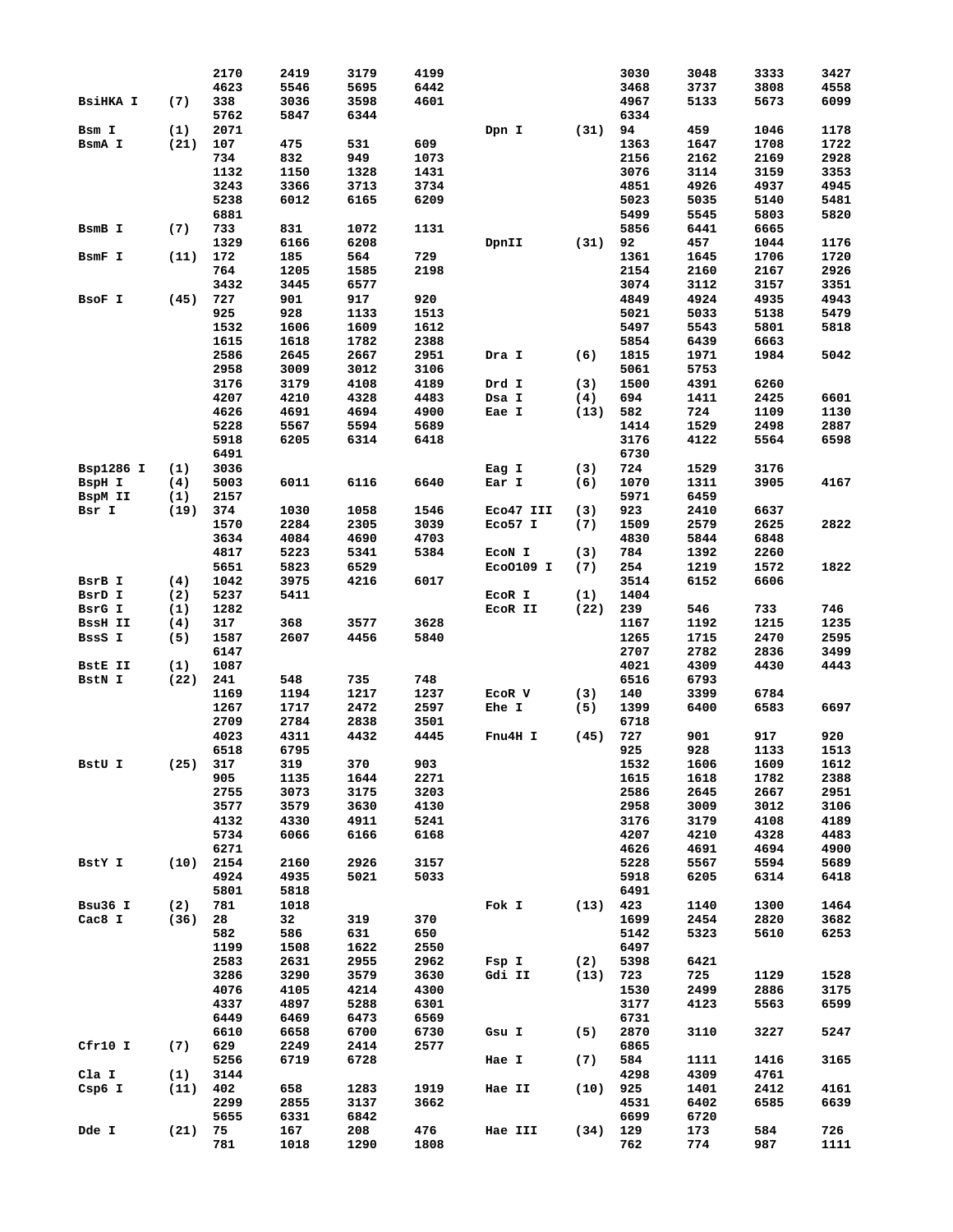|          |           | 1132         | 1197 | 1416 | 1531 |         |      | 1361 | 1645 | 1706 | 1720 |
|----------|-----------|--------------|------|------|------|---------|------|------|------|------|------|
|          |           | 1824         | 2500 | 2600 | 2889 |         |      | 2154 | 2160 | 2167 | 2926 |
|          |           | 3001         | 3165 | 3178 | 3388 |         |      | 3074 | 3112 | 3157 | 3351 |
|          |           | 3433         | 4124 | 4298 | 4309 |         |      | 4849 | 4924 | 4935 | 4943 |
|          |           | 4327         | 4761 | 5219 | 5299 |         |      | 5021 | 5033 | 5138 | 5479 |
|          |           | 5566         | 6153 | 6451 | 6600 |         |      | 5497 | 5543 | 5801 | 5818 |
|          |           |              |      |      |      |         |      |      |      |      |      |
|          |           | 6608         | 6732 |      |      |         |      | 5854 | 6439 | 6663 |      |
| Hga I    | (11)      | 381          | 642  | 895  | 1491 | Mbo II  | (18) | 1086 | 1299 | 1445 | 1502 |
|          |           | 3180         | 3641 | 4393 | 4971 |         |      | 1530 | 2670 | 2715 | 2718 |
|          |           | 5703         | 6261 | 6730 |      |         |      | 2911 | 3921 | 4155 | 4944 |
| HgiA I   | (7)       | 338          | 3036 | 3598 | 4601 |         |      | 5017 | 5772 | 5850 | 5959 |
|          |           | 5762         | 5847 | 6344 |      |         |      | 6447 | 6659 |      |      |
| HgiE II  | (2)       | 4862         | 6342 |      |      | Mlu I   | (1)  | 3201 |      |      |      |
| Hha I    | (42)      | 319          | 321  | 370  | 372  | Mme I   | (6)  | 829  | 1106 | 3722 | 3774 |
|          |           | 648          | 905  | 924  | 1400 |         |      | 4497 | 4681 |      |      |
|          |           |              |      | 2271 |      |         |      |      | 216  |      | 387  |
|          |           | 1512         | 2199 |      | 2411 | Mnl I   | (58) | 167  |      | 368  |      |
|          |           | 2716         | 2757 | 3073 | 3579 |         |      | 432  | 460  | 484  | 506  |
|          |           | 3581         | 3630 | 3632 | 3907 |         |      | 510  | 566  | 776  | 872  |
|          |           | 4067         | 4132 | 4160 | 4193 |         |      | 1168 | 1271 | 1304 | 1310 |
|          |           | 4463         | 4530 | 4630 | 4804 |         |      | 1313 | 1319 | 1349 | 1352 |
|          |           | 4913         | 5306 | 5399 | 5736 |         |      | 1367 | 1374 | 1390 | 1454 |
|          |           | 6068         | 6168 | 6271 | 6401 |         |      | 1795 | 1796 | 1813 | 2225 |
|          |           | 6422         | 6555 | 6584 | 6638 |         |      | 2314 | 2435 | 2516 | 2522 |
|          |           | 6698         | 6719 |      |      |         |      | 2615 | 2753 | 2765 | 2816 |
| HinC II  | (1)       | 3171         |      |      |      |         |      | 2936 | 3191 | 3476 | 3628 |
|          |           |              |      |      |      |         |      |      |      |      |      |
| Hind II  | (1)       | 3171         |      |      |      |         |      | 3647 | 3692 | 3719 | 3743 |
| HinD III | (1)       | 3189         |      |      |      |         |      | 3803 | 4132 | 4181 | 4391 |
| Hinf I   | (17)      | 442          | 450  | 791  | 802  |         |      | 4464 | 4715 | 5115 | 5196 |
|          |           | 1437         | 1769 | 1837 | 2138 |         |      | 5342 | 5548 | 6143 | 6201 |
|          |           | 3818         | 3840 | 3861 | 4118 |         |      | 6461 | 6745 |      |      |
|          |           | 4183         | 4258 | 4654 | 5171 | Msc I   | (3)  | 584  | 1111 | 1416 |      |
|          |           | 6809         |      |      |      | Mse I   | (31) | 36   | 1007 | 1119 | 1149 |
| HinI I   | (8)       | 742          | 1398 | 5713 | 6095 |         |      | 1173 | 1814 | 1890 | 1970 |
|          |           | 6399         | 6582 | 6696 | 6717 |         |      | 1983 | 2095 | 3149 | 3153 |
|          |           |              |      |      |      |         |      |      |      |      |      |
| HinP I   | (42)      | 317          | 319  | 368  | 370  |         |      | 3207 | 3211 | 3294 | 3828 |
|          |           | 646          | 903  | 922  | 1398 |         |      | 3926 | 4054 | 4113 | 4989 |
|          |           | 1510         | 2197 | 2269 | 2409 |         |      | 5041 | 5046 | 5060 | 5113 |
|          |           | 2714         | 2755 | 3071 | 3577 |         |      | 5348 | 5387 | 5752 | 6124 |
|          |           | 3579         | 3628 | 3630 | 3905 |         |      | 6305 | 6502 | 6772 |      |
|          |           | 4065         | 4130 | 4158 | 4191 | Msl I   | (3)  | 2913 | 5428 | 5587 |      |
|          |           | 4461         | 4528 | 4628 | 4802 | Msp I   | (32) | 163  | 398  | 569  | 630  |
|          |           | 4911         | 5304 | 5397 | 5734 |         |      | 723  | 1401 | 2158 | 2175 |
|          |           | 6066         | 6166 | 6269 | 6399 |         |      | 2250 | 2415 | 2455 | 2518 |
|          |           | 6420         | 6553 | 6582 | 6636 |         |      | 2578 | 3109 | 3423 | 3658 |
|          |           | 6696         | 6717 |      |      |         |      | 4001 |      | 4637 | 4663 |
|          |           |              |      |      |      |         |      |      | 4490 |      |      |
| Hpa II   | (32)      | 163          | 398  | 569  | 630  |         |      | 4853 | 5257 | 5291 | 5358 |
|          |           | 723          | 1401 | 2158 | 2175 |         |      | 5468 | 5710 | 6211 | 6245 |
|          |           | 2250         | 2415 | 2455 | 2518 |         |      | 6597 | 6720 | 6729 | 6744 |
|          |           | 2578         | 3109 | 3423 | 3658 | MspA1 I | (11) | 588  | 1620 | 2401 | 3759 |
|          |           | 4001         | 4490 | 4637 | 4663 |         |      | 4107 | 4625 | 4870 | 5811 |
|          |           | 4853         | 5257 | 5291 | 5358 |         |      | 6277 | 6471 | 6827 |      |
|          |           | 5468         | 5710 | 6211 | 6245 | Mun I   | (1)  | 2242 |      |      |      |
|          |           | 6597         | 6720 | 6729 | 6744 | Nae I   | (2)  | 631  | 6730 |      |      |
| Hph I    | (18)      | 1157         | 1183 | 1401 | 2440 | Nar I   | (5)  | 1398 | 6399 | 6582 | 6696 |
|          |           | 2445         | 2773 | 2797 | 2926 |         |      | 6717 |      |      |      |
|          |           |              |      |      |      |         |      |      |      |      |      |
|          |           | 5020         | 5247 | 5661 | 5869 | Nci I   | (16) | 163  | 398  | 399  | 570  |
|          |           | 5902         | 6186 | 6195 | 6688 |         |      | 723  | 2456 | 3110 | 3423 |
|          |           | 6733         | 6814 |      |      |         |      | 3658 | 3659 | 4663 | 5359 |
| Kas I    | (5)       | 1397         | 6398 | 6581 | 6695 |         |      | 5710 | 6211 | 6246 | 6597 |
|          |           | 6716         |      |      |      | Nco I   | (2)  | 1411 | 2425 |      |      |
| Kpn I    | (2)       | 405          | 3665 |      |      | Nde I   | (2)  | 1998 | 6347 |      |      |
| Mae I    | (17)      | 31           | 219  | 661  | 673  | NgoM I  | (2)  | 629  | 6728 |      |      |
|          |           | 1394         | 1522 | 2081 | 2106 | Nhe I   | (2)  | 30   | 3288 |      |      |
|          |           | 2257         | 2406 | 3161 | 3289 | Nla III | (24) | 62   | 1205 | 1415 | 1837 |
|          |           |              |      |      |      |         |      |      |      |      |      |
|          |           | 3479         | 4778 | 5031 | 5366 |         |      | 2429 | 2663 | 2693 | 2888 |
|          |           | 6801         |      |      |      |         |      | 3083 | 3128 | 3320 | 3774 |
| Mae II   | (15)      | 742          | 1081 | 1122 | 1928 |         |      | 3941 | 4287 | 5007 | 5498 |
|          |           | 1933         | 2364 | 2491 | 2704 |         |      | 5508 | 5586 | 5622 | 6015 |
|          |           | 2875         | 3196 | 4986 | 5402 |         |      | 6120 | 6204 | 6571 | 6644 |
|          |           | 5775         | 6095 | 6537 |      | Nla IV  | (38) | 188  | 201  | 246  | 403  |
| Mae III  | (23)      | 39           | 994  | 1022 | 1087 |         |      | 521  | 552  | 692  | 761  |
|          |           | 1231         | 1929 | 2008 | 2609 |         |      | 893  | 1144 | 1221 | 1399 |
|          |           | 3098         | 3197 | 3297 | 3775 |         |      | 1573 | 1689 | 2134 | 2156 |
|          |           | 4639         | 4702 | 4818 | 5101 |         |      | 2179 | 2254 | 2306 | 2464 |
|          |           |              |      |      |      |         |      |      |      |      |      |
|          |           | 5432<br>6219 | 5490 | 5643 | 5831 |         |      | 3002 | 3448 | 3461 | 3506 |
|          |           |              | 6510 | 6530 |      |         |      | 3663 | 4029 | 4315 | 4354 |
| Mbo I    | $(31)$ 92 |              | 457  | 1044 | 1176 |         |      | 5126 | 5220 | 5261 | 5472 |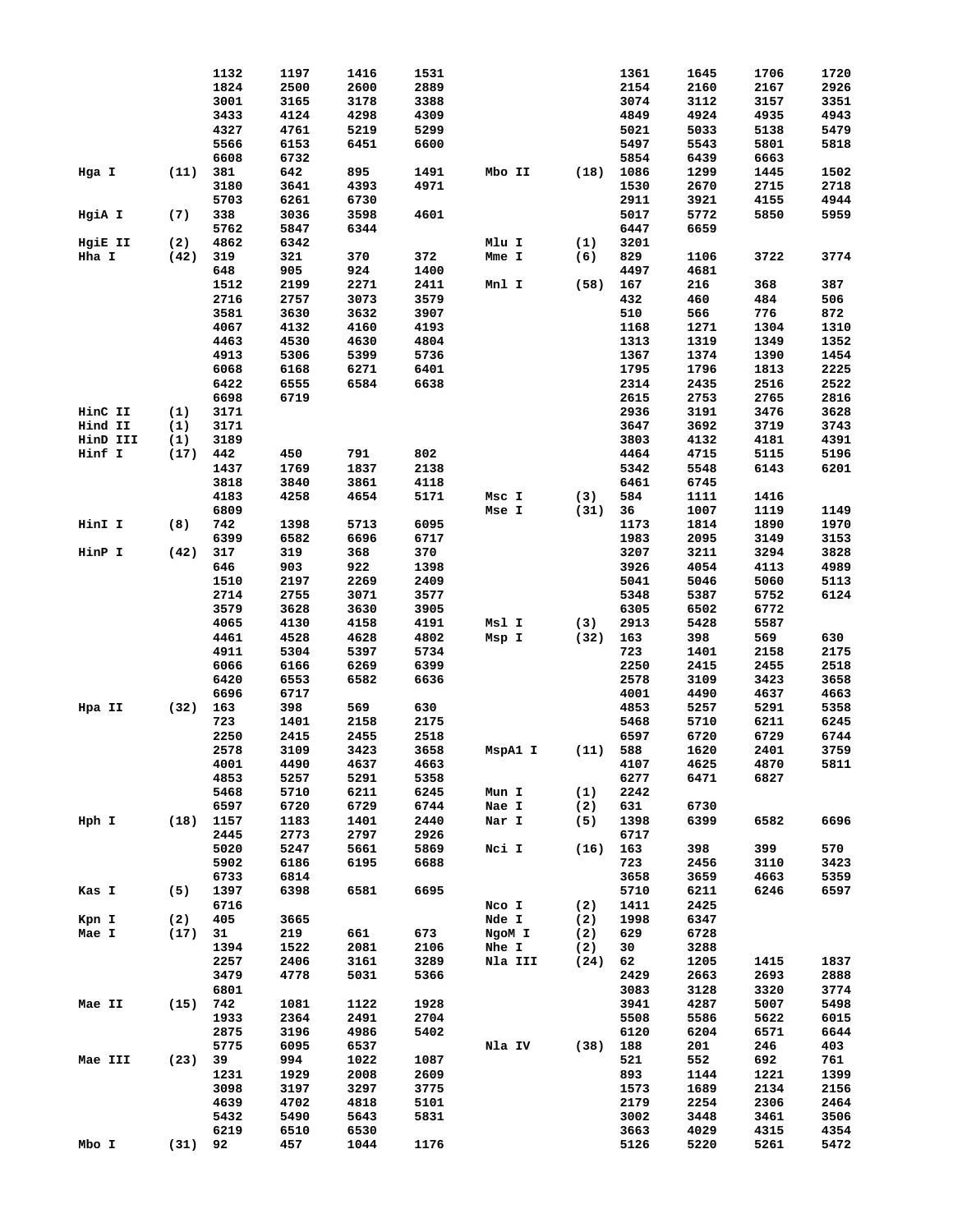|           |      | 6062 | 6400 | 6583 | 6607 |                               |                                        | 6362                           | 6400              | 6716                            | 6728                                                                                                                                                                                                                                                                                                                                                                                                                    |
|-----------|------|------|------|------|------|-------------------------------|----------------------------------------|--------------------------------|-------------------|---------------------------------|-------------------------------------------------------------------------------------------------------------------------------------------------------------------------------------------------------------------------------------------------------------------------------------------------------------------------------------------------------------------------------------------------------------------------|
|           |      | 6697 | 6718 |      |      | Sfc I                         | (10)                                   | 15                             | 917               | 925                             | 1101                                                                                                                                                                                                                                                                                                                                                                                                                    |
| Not I     | (1)  | 3176 |      |      |      |                               |                                        | 1496                           | 3273              | 4548                            | 4739                                                                                                                                                                                                                                                                                                                                                                                                                    |
| Nru I     | (1)  | 1644 |      |      |      |                               |                                        | 5417                           | 6835              |                                 |                                                                                                                                                                                                                                                                                                                                                                                                                         |
| Nsp7524 I | (3)  | 4283 | 6200 | 6567 |      | Sma I                         | (2)                                    | 399                            | 3659              |                                 |                                                                                                                                                                                                                                                                                                                                                                                                                         |
|           |      |      |      |      |      |                               |                                        | 3197                           |                   |                                 |                                                                                                                                                                                                                                                                                                                                                                                                                         |
| NspB II   | (11) | 588  | 1620 | 2401 | 3759 | SnaB I                        | (1)                                    |                                |                   |                                 |                                                                                                                                                                                                                                                                                                                                                                                                                         |
|           |      | 4107 | 4625 | 4870 | 5811 | Spe I                         | (1)                                    | 660                            |                   |                                 |                                                                                                                                                                                                                                                                                                                                                                                                                         |
|           |      | 6277 | 6471 | 6827 |      | Sph I                         | (1)                                    | 6571                           |                   |                                 |                                                                                                                                                                                                                                                                                                                                                                                                                         |
| NspH I    | (3)  | 4287 | 6204 | 6571 |      | Ssp I                         | (2)                                    | 3826                           | 5980              |                                 |                                                                                                                                                                                                                                                                                                                                                                                                                         |
| Pac I     | (2)  | 3153 | 3211 |      |      | Stu I                         | (1)                                    | 3165                           |                   |                                 |                                                                                                                                                                                                                                                                                                                                                                                                                         |
| PaeR7 I   | (1)  | 3183 |      |      |      | Sty I                         | (7)                                    | 250                            | 461               | 1245                            | 1411                                                                                                                                                                                                                                                                                                                                                                                                                    |
| Pal I     | (34) | 129  | 173  | 584  | 726  |                               |                                        | 2425                           | 3510              | 3720                            |                                                                                                                                                                                                                                                                                                                                                                                                                         |
|           |      | 762  | 774  | 987  | 1111 |                               | (17)                                   | 794                            | 1038              | 1349                            | 1360                                                                                                                                                                                                                                                                                                                                                                                                                    |
|           |      |      |      |      |      | Taq I                         |                                        |                                |                   |                                 |                                                                                                                                                                                                                                                                                                                                                                                                                         |
|           |      | 1132 | 1197 | 1416 | 1531 |                               |                                        | 1705                           | 2025              | 2476                            | 2770                                                                                                                                                                                                                                                                                                                                                                                                                    |
|           |      | 1824 | 2500 | 2600 | 2889 |                               |                                        | 2797                           | 2812              | 2941                            | 3144                                                                                                                                                                                                                                                                                                                                                                                                                    |
|           |      | 3001 | 3165 | 3178 | 3388 |                               |                                        | 3170                           | 3184              | 3821                            | 4383                                                                                                                                                                                                                                                                                                                                                                                                                    |
|           |      | 3433 | 4124 | 4298 | 4309 |                               |                                        | 5827                           |                   |                                 |                                                                                                                                                                                                                                                                                                                                                                                                                         |
|           |      | 4327 | 4761 | 5219 | 5299 | Tfi I                         | (8)                                    | 442                            | 802               | 1437                            | 1769                                                                                                                                                                                                                                                                                                                                                                                                                    |
|           |      | 5566 | 6153 | 6451 | 6600 |                               |                                        | 1837                           | 3861              | 4118                            | 4258                                                                                                                                                                                                                                                                                                                                                                                                                    |
|           |      | 6608 | 6732 |      |      | Tsp45 I                       | (9)                                    | 1022                           | 1231              | 1929                            | 2609                                                                                                                                                                                                                                                                                                                                                                                                                    |
| Ple I     | (4)  | 799  | 2146 | 3826 | 4662 |                               |                                        | 3098                           | 5432              | 5643                            | 6219                                                                                                                                                                                                                                                                                                                                                                                                                    |
|           |      |      |      |      |      |                               |                                        |                                |                   |                                 |                                                                                                                                                                                                                                                                                                                                                                                                                         |
| Pme I     | (1)  | 1815 |      |      |      |                               |                                        | 6530                           |                   |                                 |                                                                                                                                                                                                                                                                                                                                                                                                                         |
| PpuM I    | (4)  | 254  | 1219 | 1572 | 3514 | Tth111 I                      | (4)                                    | 390                            | 811               | 1217                            | 3650                                                                                                                                                                                                                                                                                                                                                                                                                    |
| Psp1406 I | (3)  | 2364 | 5402 | 5775 |      | Tth111 II                     | (9)                                    | 146                            | 422               | 613                             | 632                                                                                                                                                                                                                                                                                                                                                                                                                     |
| PspA I    | (2)  | 397  | 3657 |      |      |                               |                                        | 2909                           | 3405              | 4872                            | 4881                                                                                                                                                                                                                                                                                                                                                                                                                    |
| Pst I     | (3)  | 921  | 929  | 1105 |      |                               |                                        | 4911                           |                   |                                 |                                                                                                                                                                                                                                                                                                                                                                                                                         |
| Pvu I     | (4)  | 1648 | 2170 | 5546 | 6442 | Vsp I                         | (5)                                    | 1890                           | 3926              | 4054                            | 4113                                                                                                                                                                                                                                                                                                                                                                                                                    |
| Pvu II    | (5)  | 1620 | 2401 | 4107 | 6471 |                               |                                        | 5348                           |                   |                                 |                                                                                                                                                                                                                                                                                                                                                                                                                         |
|           |      |      |      |      |      |                               |                                        |                                |                   |                                 |                                                                                                                                                                                                                                                                                                                                                                                                                         |
|           |      | 6827 |      |      |      | Xba I                         | (2)                                    | 218                            | 3478              |                                 |                                                                                                                                                                                                                                                                                                                                                                                                                         |
| Rsa I     | (11) | 403  | 659  | 1284 | 1920 | Xho I                         | (1)                                    | 3183                           |                   |                                 |                                                                                                                                                                                                                                                                                                                                                                                                                         |
|           |      | 2300 | 2856 | 3138 | 3663 | Xho II                        | (10)                                   | 2154                           | 2160              | 2926                            | 3157                                                                                                                                                                                                                                                                                                                                                                                                                    |
|           |      | 5656 | 6332 | 6843 |      |                               |                                        | 4924                           | 4935              | 5021                            | 5033                                                                                                                                                                                                                                                                                                                                                                                                                    |
| Sac I     | (2)  | 338  | 3598 |      |      |                               |                                        | 5801                           | 5818              |                                 |                                                                                                                                                                                                                                                                                                                                                                                                                         |
| Sal I     | (1)  | 3169 |      |      |      | Xma I                         | (2)                                    | 397                            | 3657              |                                 |                                                                                                                                                                                                                                                                                                                                                                                                                         |
|           |      |      |      |      |      |                               |                                        |                                |                   |                                 |                                                                                                                                                                                                                                                                                                                                                                                                                         |
| Sap I     | (2)  | 3905 | 4167 |      |      | Xma III                       | (3)                                    | 724                            | 1529              | 3176                            |                                                                                                                                                                                                                                                                                                                                                                                                                         |
| Sau3A I   | (31) | 92   | 457  | 1044 | 1176 | Xmn I                         | (3)                                    | 3889                           | 3927              | 5775                            |                                                                                                                                                                                                                                                                                                                                                                                                                         |
|           |      | 1361 | 1645 | 1706 | 1720 |                               |                                        |                                |                   |                                 |                                                                                                                                                                                                                                                                                                                                                                                                                         |
|           |      | 2154 | 2160 | 2167 | 2926 |                               |                                        |                                |                   |                                 |                                                                                                                                                                                                                                                                                                                                                                                                                         |
|           |      |      |      |      |      |                               |                                        |                                |                   |                                 |                                                                                                                                                                                                                                                                                                                                                                                                                         |
|           |      | 3074 |      |      | 3351 |                               | Site usage in pUCGR:                   |                                |                   |                                 |                                                                                                                                                                                                                                                                                                                                                                                                                         |
|           |      |      | 3112 | 3157 |      |                               |                                        |                                |                   |                                 |                                                                                                                                                                                                                                                                                                                                                                                                                         |
|           |      | 4849 | 4924 | 4935 | 4943 | Aat II                        | G, ACGT `C                             | 2                              | Acc I             | GT MK, AC                       | 1                                                                                                                                                                                                                                                                                                                                                                                                                       |
|           |      | 5021 | 5033 | 5138 | 5479 | Acc65 I<br><b>Afe I</b>       | G`GTAC, C<br>AGC GCT                   | 2<br>3                         | Aci I<br>Afl II   | $C^{\dagger}CG, C$<br>C`TTAA,G  | 69<br>3                                                                                                                                                                                                                                                                                                                                                                                                                 |
|           |      | 5497 | 5543 | 5801 | 5818 | Afl III                       | A`CRYG, T                              | 2                              | Age I             | A CCGG, T                       | $\overline{\mathbf{2}}$                                                                                                                                                                                                                                                                                                                                                                                                 |
|           |      | 5854 | 6439 | 6663 |      | Aha II                        | GR`CG,YC                               | 8                              | Ahd I             | GACNN, N`NNGTC                  | $\overline{\mathbf{4}}$                                                                                                                                                                                                                                                                                                                                                                                                 |
| Sau96 I   | (30) | 127  | 171  | 186  | 199  | Alu I                         | AG CT                                  | 38                             | Alw I             | GGATC 8/9                       | 17                                                                                                                                                                                                                                                                                                                                                                                                                      |
|           |      | 254  | 551  | 690  | 760  | AlwN I                        | CAG, NNN `CTG                          | $\mathbf{2}$                   | Apa I             | G, GGCC `C                      | $\overline{\phantom{a}}$                                                                                                                                                                                                                                                                                                                                                                                                |
|           |      | 773  | 985  | 1196 | 1219 | ApaL I                        | G`TGCA, C                              | 3                              | Apo I             | R`AATT, Y                       | $\mathbf{2}% =\mathbf{2}+\mathbf{2}+\mathbf{3}+\mathbf{5}+\mathbf{5}+\mathbf{5}+\mathbf{6}+\mathbf{6}+\mathbf{5}+\mathbf{5}+\mathbf{6}+\mathbf{5}+\mathbf{6}+\mathbf{6}+\mathbf{5}+\mathbf{5}+\mathbf{6}+\mathbf{5}+\mathbf{6}+\mathbf{6}+\mathbf{5}+\mathbf{6}+\mathbf{6}+\mathbf{5}+\mathbf{6}+\mathbf{6}+\mathbf{6}+\mathbf{6}+\mathbf{6}+\mathbf{6}+\mathbf{6}+\mathbf{6}+\mathbf{6}+\mathbf{6}+\mathbf{6}+\mathbf$ |
|           |      |      |      |      |      | Asc I<br>Asp718               | GG `CGCG, CC<br>G`GTAC, C              | $\mathbf{2}$<br>2              | Ase I<br>Ava I    | AT`TA, AT<br>C`YCGR, G          | 5<br>8                                                                                                                                                                                                                                                                                                                                                                                                                  |
|           |      | 1572 | 1822 | 2599 | 3000 | Ava II                        | $G$ $GWC$ , $C$                        | 14                             | Avr II            | $C$ $CTAG$ , $G$                | $\overline{\phantom{a}}$                                                                                                                                                                                                                                                                                                                                                                                                |
|           |      | 3083 | 3386 | 3431 | 3446 | BamH I                        | G`GATC, C                              | 1                              | Ban I             | $G$ $GYRC$ , $C$                | 17                                                                                                                                                                                                                                                                                                                                                                                                                      |
|           |      | 3459 | 3514 | 5218 | 5297 | Ban II                        | G, RGCY `C                             | 7                              | Bbe I             | G, GCGC C                       | 5                                                                                                                                                                                                                                                                                                                                                                                                                       |
|           |      | 5314 | 5536 | 6152 | 6449 | Bbs I                         | GAAGAC 8/12                            | 1                              | Rhy T             | GCAGC 13/17                     | 12                                                                                                                                                                                                                                                                                                                                                                                                                      |
|           |      | 6606 | 6791 |      |      | Bbv II<br>Bcn I               | GAAGAC 7/11<br>$CC, S$ $G$             | 1<br>16                        | Bcl I<br>Bfa I    | T`GATC, A                       | $\blacksquare$<br>17                                                                                                                                                                                                                                                                                                                                                                                                    |
| Sca I     | (1)  | 5656 |      |      |      | Bgl I                         | GCCN, NNN NGGC                         | $\mathbf{2}$                   | Bgl II            | $C^T A$ , G<br>A GATC, T        | $\mathbf{1}$                                                                                                                                                                                                                                                                                                                                                                                                            |
| SCrF I    | (38) | 163  | 241  | 398  | 399  | Blp I                         | GC`TNA, GC                             | -                              | Bpm I             | CTGGAG 22/20                    | 5                                                                                                                                                                                                                                                                                                                                                                                                                       |
|           |      | 548  | 570  | 723  | 735  | Bsa I                         | GGTCTC 7/11                            | 6                              | BsaA I            | YAC GTR                         | $\overline{\mathbf{2}}$                                                                                                                                                                                                                                                                                                                                                                                                 |
|           |      | 748  | 1169 | 1194 | 1217 | <b>BsaB</b> I                 | <b>GATNN NNATC</b><br>$C$ $CMNG$ , $G$ | $\mathbf{2}$<br>37             | <b>BsaH I</b>     | GR CG, YC                       | 8                                                                                                                                                                                                                                                                                                                                                                                                                       |
|           |      |      |      |      |      | BsaJ I<br>BseR I              | GAGGAG 16/14                           | 5                              | BsaW I<br>Bsg I   | W`CCGG, W<br>GTGCAG 22/20       | 7<br>5                                                                                                                                                                                                                                                                                                                                                                                                                  |
|           |      | 1237 | 1267 | 1717 | 2456 | BsiC I                        | TT`CG, AA                              | ۰                              | BsiE I            | CG, RY CG                       | 12                                                                                                                                                                                                                                                                                                                                                                                                                      |
|           |      | 2472 | 2597 | 2709 | 2784 | BsiHKA I                      | G, WGCW`C                              | 7                              | BsiW I            | $C$ GTAC, G                     | $\blacksquare$                                                                                                                                                                                                                                                                                                                                                                                                          |
|           |      | 2838 | 3110 | 3423 | 3501 | Bsm I                         | GAATG, C 7                             | 1                              | BsmA I            | GTCTC 79                        | 21                                                                                                                                                                                                                                                                                                                                                                                                                      |
|           |      | 3658 | 3659 | 4023 | 4311 | BsmB I                        | CGTCTC 7/11                            | 7                              | BsmF I            | GGGAC 15/19                     | 11                                                                                                                                                                                                                                                                                                                                                                                                                      |
|           |      | 4432 | 4445 | 4663 | 5359 | BsoF I<br>Bsp1286 I G, DGCH C | GC`N,GC                                | 45<br>1                        | Bsp120 I          | G`GGCC, C                       | $\overline{\phantom{a}}$<br>$\overline{\mathbf{4}}$                                                                                                                                                                                                                                                                                                                                                                     |
|           |      | 5710 | 6211 | 6246 | 6518 | BspM I                        | ACCTGC 10/14                           | $\blacksquare$                 | BspH I<br>BspM II | T`CATG, A<br><b>T`CCGG, A</b>   | 1                                                                                                                                                                                                                                                                                                                                                                                                                       |
|           |      | 6597 | 6795 |      |      | Bsr I                         | ACT, GG                                | 19                             | BsrB I            | GAG CGG                         | $\overline{\mathbf{4}}$                                                                                                                                                                                                                                                                                                                                                                                                 |
| Sec I     | (37) | 161  | 240  | 250  | 397  | BsrD I                        | GCAATG, 8                              | $\mathbf{2}$                   | BsrG I            | T`GTAC, A                       | 1                                                                                                                                                                                                                                                                                                                                                                                                                       |
|           |      |      |      |      |      | <b>BssH II</b>                | G`CGCG, C                              | 4                              | BssS I            | C`TCGT, G                       | 5                                                                                                                                                                                                                                                                                                                                                                                                                       |
|           |      | 461  | 497  | 546  | 547  | Bst1107 I GTA TAC             |                                        | ۰                              | BstB I            | TT CG, AA                       | $\overline{\phantom{a}}$                                                                                                                                                                                                                                                                                                                                                                                                |
|           |      | 694  | 733  | 734  | 746  | BstE II<br>BstU I             | G`GTNAC, C<br>CG CG                    | 1<br>25                        | BstN I<br>BstX I  | $CC^W$ , GG<br>CCAN, NNNN `NTGG | 22<br>$\blacksquare$                                                                                                                                                                                                                                                                                                                                                                                                    |
|           |      | 747  | 1167 | 1236 | 1245 | BstY I                        | R GATC, Y                              | 10                             | Bsu36 I           | CC TNA, GG                      | 2                                                                                                                                                                                                                                                                                                                                                                                                                       |
|           |      | 1265 | 1266 | 1411 | 1716 | Cac8 I                        | GCN NGC                                | 36                             | Cfr10 I           | R CCGG, Y                       | 7                                                                                                                                                                                                                                                                                                                                                                                                                       |
|           |      | 2319 | 2425 | 2455 | 2595 | Cla I                         | AT CG, AT                              | $\mathbf{1}$                   | Csp6 I            | $G^T A, C$                      | 11                                                                                                                                                                                                                                                                                                                                                                                                                      |
|           |      | 2758 | 2782 | 2837 | 3421 | Dde I                         | $C$ TNA, $G$                           | 21                             | Dpn I             | GA TC                           | 31                                                                                                                                                                                                                                                                                                                                                                                                                      |
|           |      | 3500 | 3510 | 3657 | 3720 | DpnII                         | `GATC,                                 | 31<br>$\overline{\phantom{0}}$ | Dra I<br>Drd I    | <b>TTT AAA</b>                  | 6<br>3                                                                                                                                                                                                                                                                                                                                                                                                                  |
|           |      |      |      |      |      | Dra III<br>Dsa I              | CAC, NNN `GTG<br>C`CRYG, G             | $\overline{\mathbf{4}}$        | Eae I             | GACNN, NN `NNGTC<br>Y`GGCC, R   | 13                                                                                                                                                                                                                                                                                                                                                                                                                      |
|           |      | 4022 | 4443 | 6517 | 6595 | Eag I                         | C`GGCC,G                               | 3                              | Ear I             | CTCTTC 7/10                     | 6                                                                                                                                                                                                                                                                                                                                                                                                                       |
|           |      | 6601 |      |      |      | ECO47 III AGC GCT             |                                        | 3                              | Eco57 I           | CTGAAG 21/19                    | 7                                                                                                                                                                                                                                                                                                                                                                                                                       |
| SfaN I    | (24) | 185  | 444  | 641  | 938  | Eco72 I                       | $CAC$ GTG                              | ۰                              | ECON I            | CCTNN N, NNAGG                  | 3                                                                                                                                                                                                                                                                                                                                                                                                                       |
|           |      | 1485 | 1542 | 1674 | 1720 | EC00109 I                     | RG GNC, CY                             | 7                              | ECOR I            | G`AATT, C                       | 1                                                                                                                                                                                                                                                                                                                                                                                                                       |
|           |      | 2526 | 2802 | 2817 | 2916 | ECOR II<br>Ehe I              | CCWGG,<br>GGC GCC                      | 22<br>5                        | ECOR V<br>Esp I   | GAT ATC<br>GC TNA, GC           | 3<br>$\overline{\phantom{a}}$                                                                                                                                                                                                                                                                                                                                                                                           |
|           |      | 3445 | 3703 | 4379 | 5431 | Fnu4H I                       | $GC^N$ , $GC$                          | 45                             | Fok I             | GGATG 14/18                     | 13                                                                                                                                                                                                                                                                                                                                                                                                                      |
|           |      | 5624 | 5871 | 6232 | 6324 | Fse I<br>Gdi II               | GG, CCGG `CC<br>YGGC, CG               | ۰<br>13                        | Fsp I<br>Gsu I    | TGC GCA<br>CTGGAG 21/19         | 2<br>5                                                                                                                                                                                                                                                                                                                                                                                                                  |